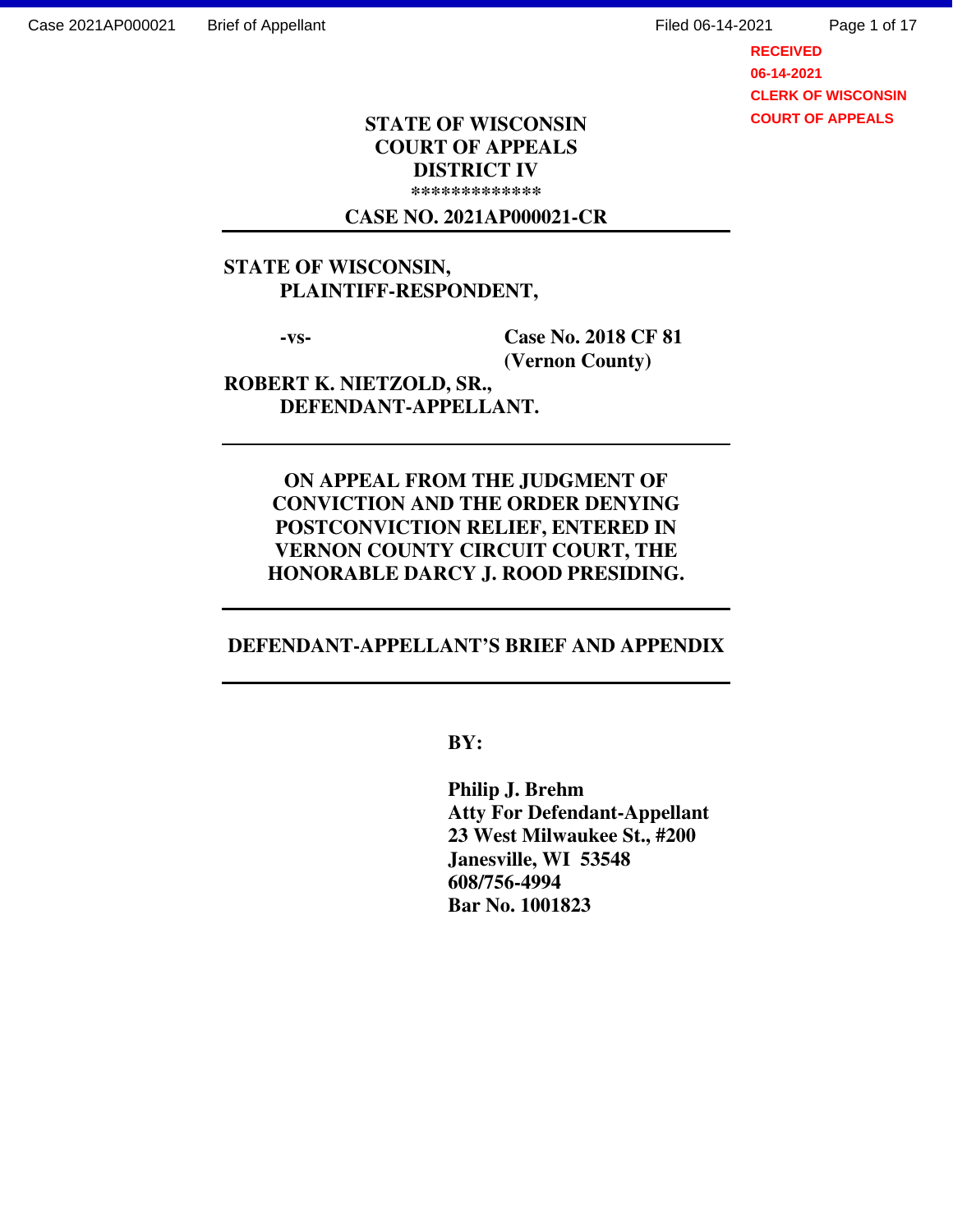# **TABLE OF CONTENTS**

| Pages                                                                                                                                                                                                                                                                                                                                                                             |
|-----------------------------------------------------------------------------------------------------------------------------------------------------------------------------------------------------------------------------------------------------------------------------------------------------------------------------------------------------------------------------------|
|                                                                                                                                                                                                                                                                                                                                                                                   |
| STATEMENT ON ORAL ARGUMENT                                                                                                                                                                                                                                                                                                                                                        |
|                                                                                                                                                                                                                                                                                                                                                                                   |
|                                                                                                                                                                                                                                                                                                                                                                                   |
|                                                                                                                                                                                                                                                                                                                                                                                   |
| DEFENDANT NIETZOLD MUST BE GRANTED A<br>L.<br>RESENTENCING BECAUSE THE STATE FAILED<br>TO HONOR THE TERMS OF THE PLEA                                                                                                                                                                                                                                                             |
|                                                                                                                                                                                                                                                                                                                                                                                   |
| B. The State materially breached the plea agreement9                                                                                                                                                                                                                                                                                                                              |
| C. Trial counsel's performance was deficient10                                                                                                                                                                                                                                                                                                                                    |
| Defendant was prejudiced by trial counsel's<br>D.                                                                                                                                                                                                                                                                                                                                 |
| E. If the State argues trial counsel's inactions waived<br>this issue, trial counsel was ineffective and the case<br>should be remanded for a Machner hearing11                                                                                                                                                                                                                   |
|                                                                                                                                                                                                                                                                                                                                                                                   |
|                                                                                                                                                                                                                                                                                                                                                                                   |
|                                                                                                                                                                                                                                                                                                                                                                                   |
| $\bigcap$ $\bigcap$ $\bigcap$ $\bigcap$ $\bigcap$ $\bigcap$ $\bigcap$ $\bigcap$ $\bigcap$ $\bigcap$ $\bigcap$ $\bigcap$ $\bigcap$ $\bigcap$ $\bigcap$ $\bigcap$ $\bigcap$ $\bigcap$ $\bigcap$ $\bigcap$ $\bigcap$ $\bigcap$ $\bigcap$ $\bigcap$ $\bigcap$ $\bigcap$ $\bigcap$ $\bigcap$ $\bigcap$ $\bigcap$ $\bigcap$ $\bigcap$ $\bigcap$ $\bigcap$ $\bigcap$ $\bigcap$ $\bigcap$ |

# **CASES CITED**

| Mabry v. Johnson, |  |
|-------------------|--|
|                   |  |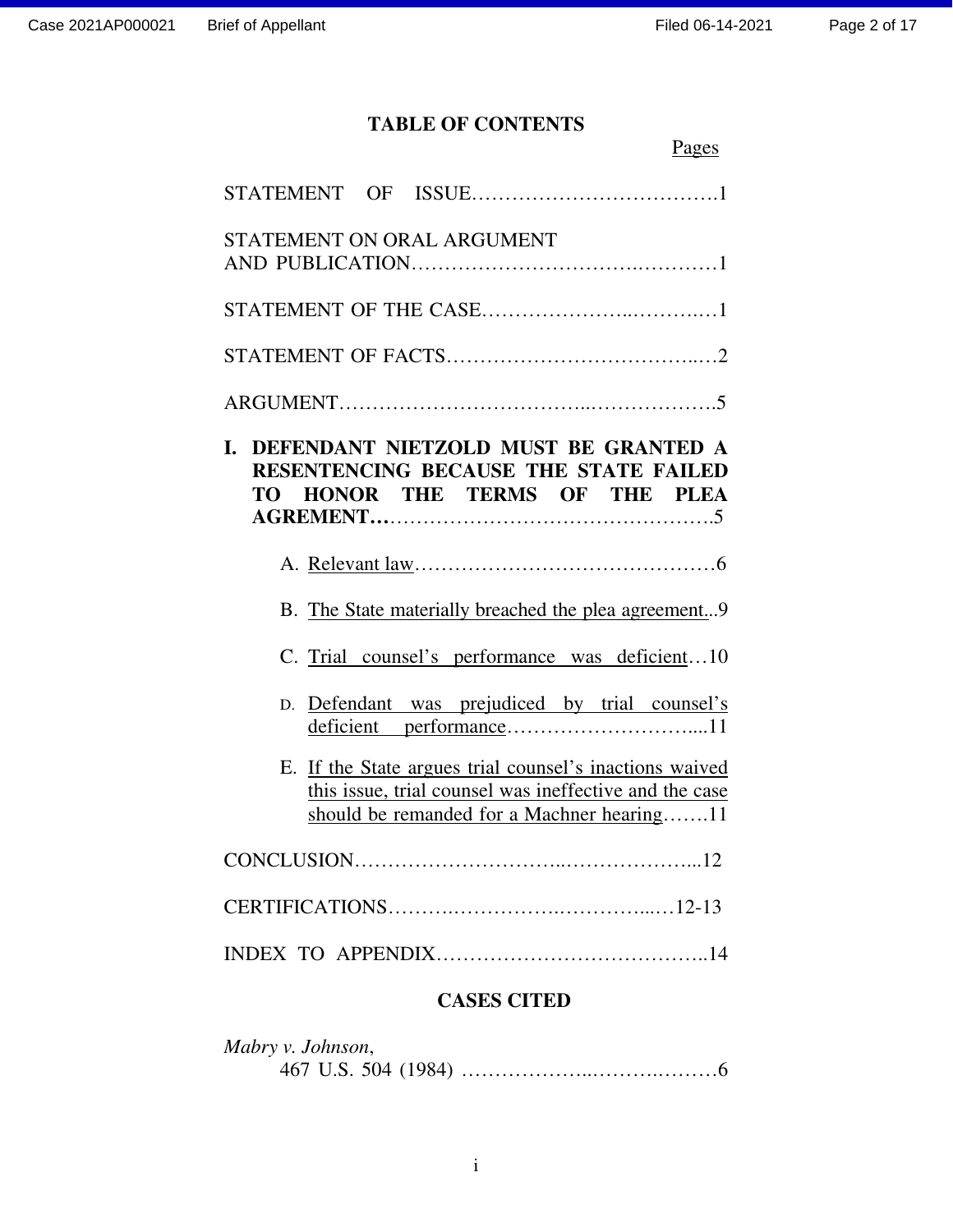| State v. Bangert,  |
|--------------------|
| 131 Wis.2d 246,    |
|                    |
| State v. Howard,   |
| 2001 WI App 137,   |
| 246 Wis.2d 475,    |
|                    |
| State v. Liukonen, |
| 2004 WI App 157,   |
| 276 Wis.2d 64,     |
| 686 N.W.2d 689,    |
|                    |
| State v. Smith,    |
| 207 Wis.2d 258,    |
|                    |
| State v. Sprang,   |
| 2004 WI App 121,   |
| 274 Wis.2d 784,    |
|                    |
| State v. Williams, |
| 2002 WI 1,         |
| 249 Wis.2d 492,    |
|                    |
| State v. Wills,    |
| 187 Wis.2d 529,    |
|                    |
| State v. Woods,    |
| 173 Wis.2d 129,    |
|                    |

### **OTHER LAW**

Daniel Frome Kaplan, Comment, Where Promises End: Prosecutorial Adherence To Sentence Recommendation Commitments in Plea Bargains, 52 U. Chi. L.Rev. 751, 755 (1985)…………………….6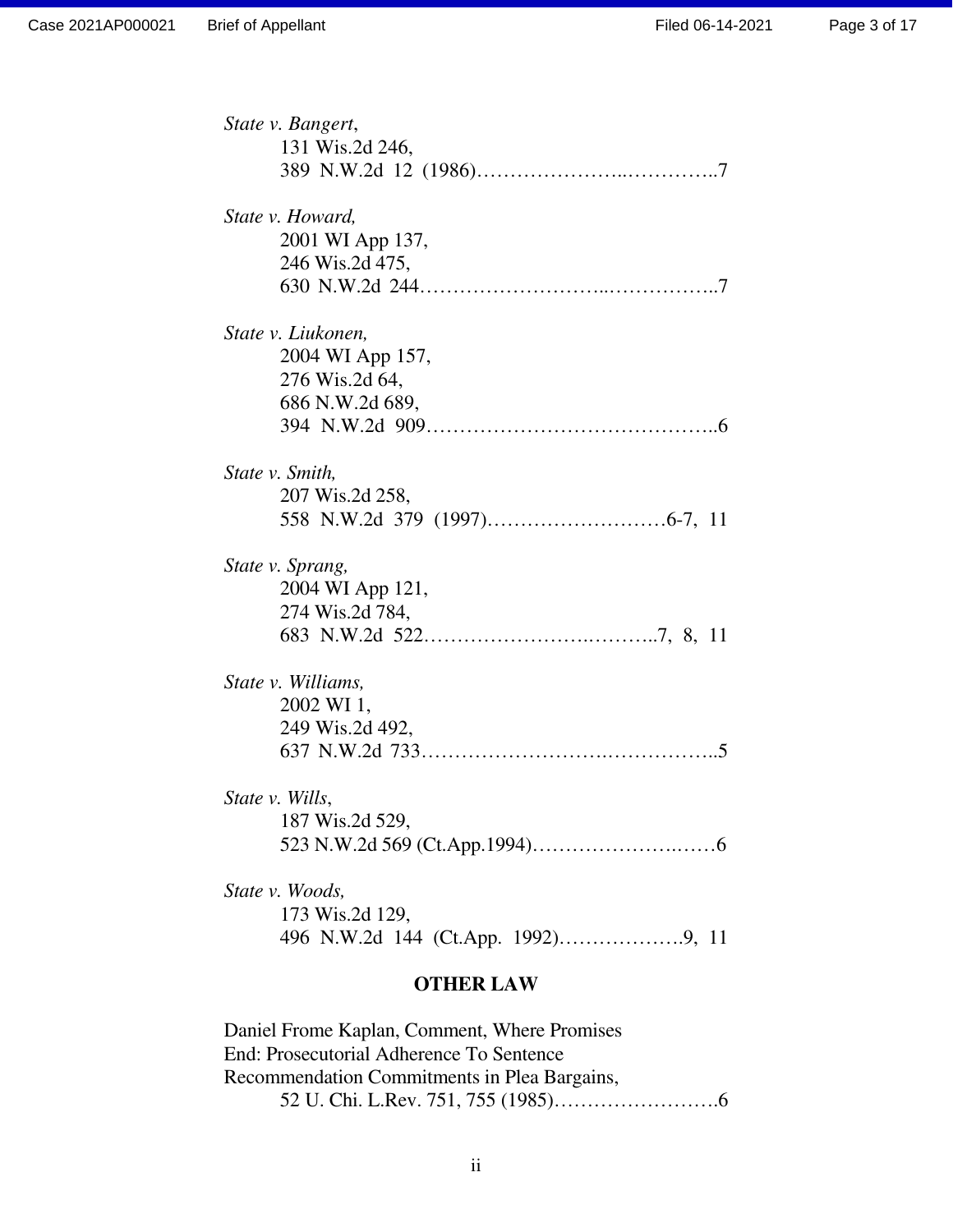#### **STATEMENT OF ISSUE**

# **I. WHETHER DEFENDANT SHOULD BE GRANTED A RESENTENCING BASED ON STATE'S BREACH OF DEFENDANT'S PLEA AGREEMENT AT THE TIME OF SENTENCING.**

On 12/20/20, the trial court denied defendant Nietzold's motion for a resentencing without a hearing by having filed a face page of defendant's motion document with "Denied" written in and initialed, presumably by the court (39, App. at 101). On 2/8/21, a more formal order was entered by the trial court, again denying postconviction relief (45, App. at 102).

# **STATEMENT ON ORAL ARGUMENT AND PUBLICATION**

Oral argument and publication are not requested.

#### **STATEMENT OF THE CASE**

 On 9/21/18, defendant was charged in Vernon County Circuit Court Case 2018 CF 81 with the commission of five counts of second-degree sexual assault as a Class C felony, the offenses allegedly committed over the period between 2014 and July of 2017 (2). On 11/14/18, defendant waived his right to a preliminary hearing (7). An information was filed which alleged the same offense as in the criminal complaint (6). On 4/22/19, an amended information was filed, alleging a single count of repeated acts of sexual assault, the offense allegedly committed in 2014 (16). On 5/6/19, defendant entered a plea to the offense alleged in the amended information (55:4-8). The court accepted defendant's plea and found defendant guilty (55:8). A presentence report was ordered (19).

 On 6/26/19, a sentencing hearing was held (48). At the conclusion of the hearing, the court sentenced defendant Nietzold to 25 years in prison, 15 years initial confinement followed by 10 years of extended supervision (48:38-39). Defendant filed a timely notice of intent to seek postconviction relief (26).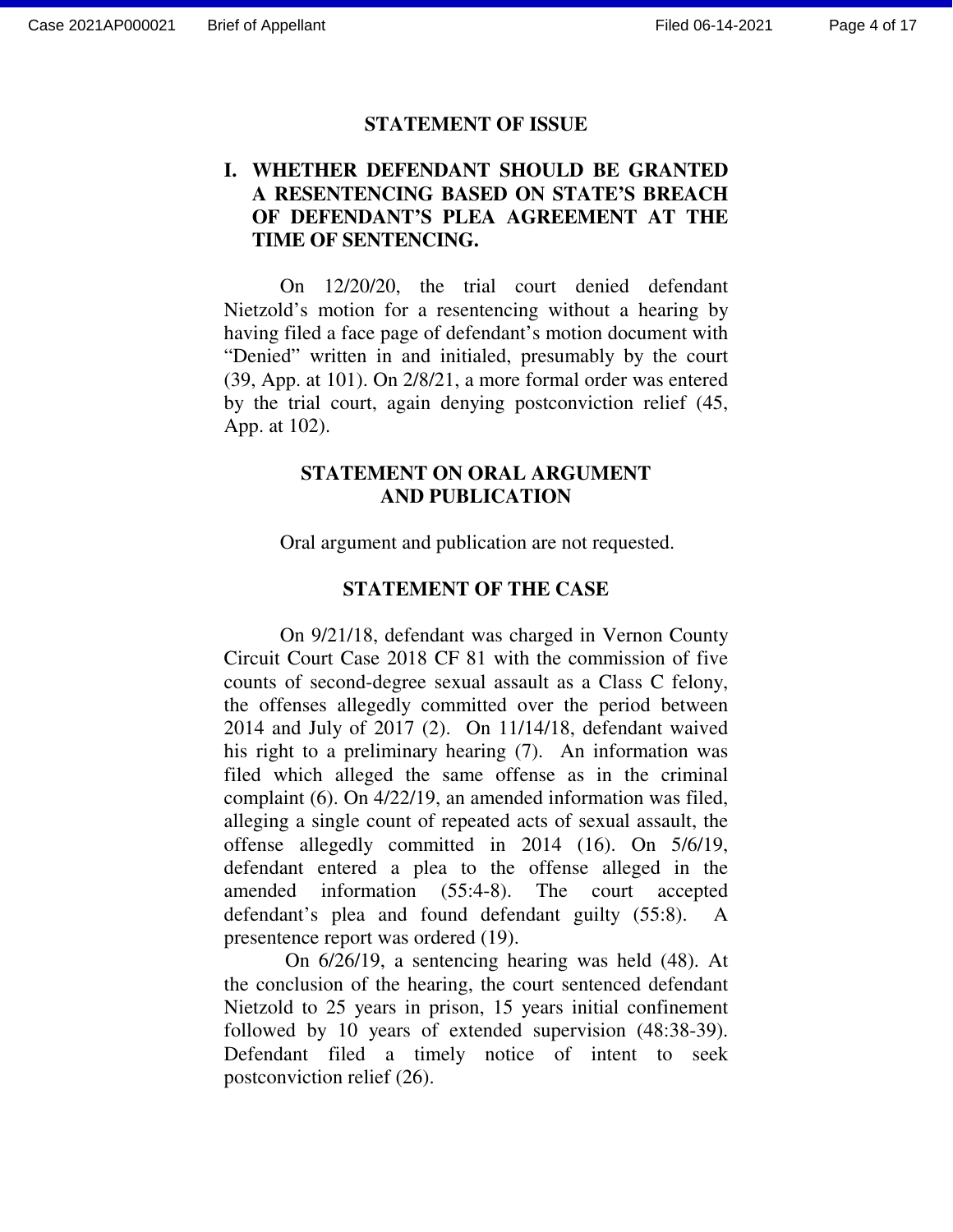On 12/4/20, defendant filed a postconviction motion for a resentencing (37). On 12/20/20, the trial court denied defendant Nietzold's motion for a resentencing without a hearing by having filed the face page of defendant's postconviction motion document with "Denied" written in and initialed, presumably by the court (39, App. at 101). On 2/8/21, a more formal order was entered by the trial court, again denying postconviction relief (45, App. at 102).

#### **STATEMENT OF FACTS**

 On 5/6/19, defendant entered his plea to the sole count of the amended information, repeated sexual assault of a child as a Class C felony (55). A plea questionnaire was filed by trial counsel and was part of the record during the plea colloquy (17). The plea questionnaire indicated there was a plea agreement to the effect "DA not making specific term of imprisonment" (17:2, App. at 103). During the plea hearing, the State informed the court, "I will be asking for prison, but it won't be any specific length, is what the agreement is, Your Honor" (55:3). A presentence report was ordered (19).

 The presentence report was filed with the court prior to sentencing (20). The report recommended 22 years prison, 10 years initial confinement followed by 12 years of extended supervision  $(20:24)$ .

 On 6/26/19, the matter proceeded to sentencing (48). The victim and her mother requested a maximum sentence (48:3-12). The State, in its sentencing remarks said the following:

> You know, most of us in this courtroom sit here as fathers, mothers, grandmothers, grandparents. And you try to wrap your head around it. Judge the PSI asks for 22 years. You know, we get to sentencing in serious cases, this is a serious case. But, again, Mr. Nietzold stands before this Court not convicted previously, but, again, pled to repeated acts of sexual assault against his daughter.

> So what is—again, what's the magic number? And as I've said before, that's a difficult position that this court is in. And a lot of times the PSI may be the best barometer because they do have their grids and their guidelines, and thy understand throughout either this region, or at least the state, what—I don't want to say typical, because there isn't a typical sentence, but at least—you have to put a number on it eventually. And the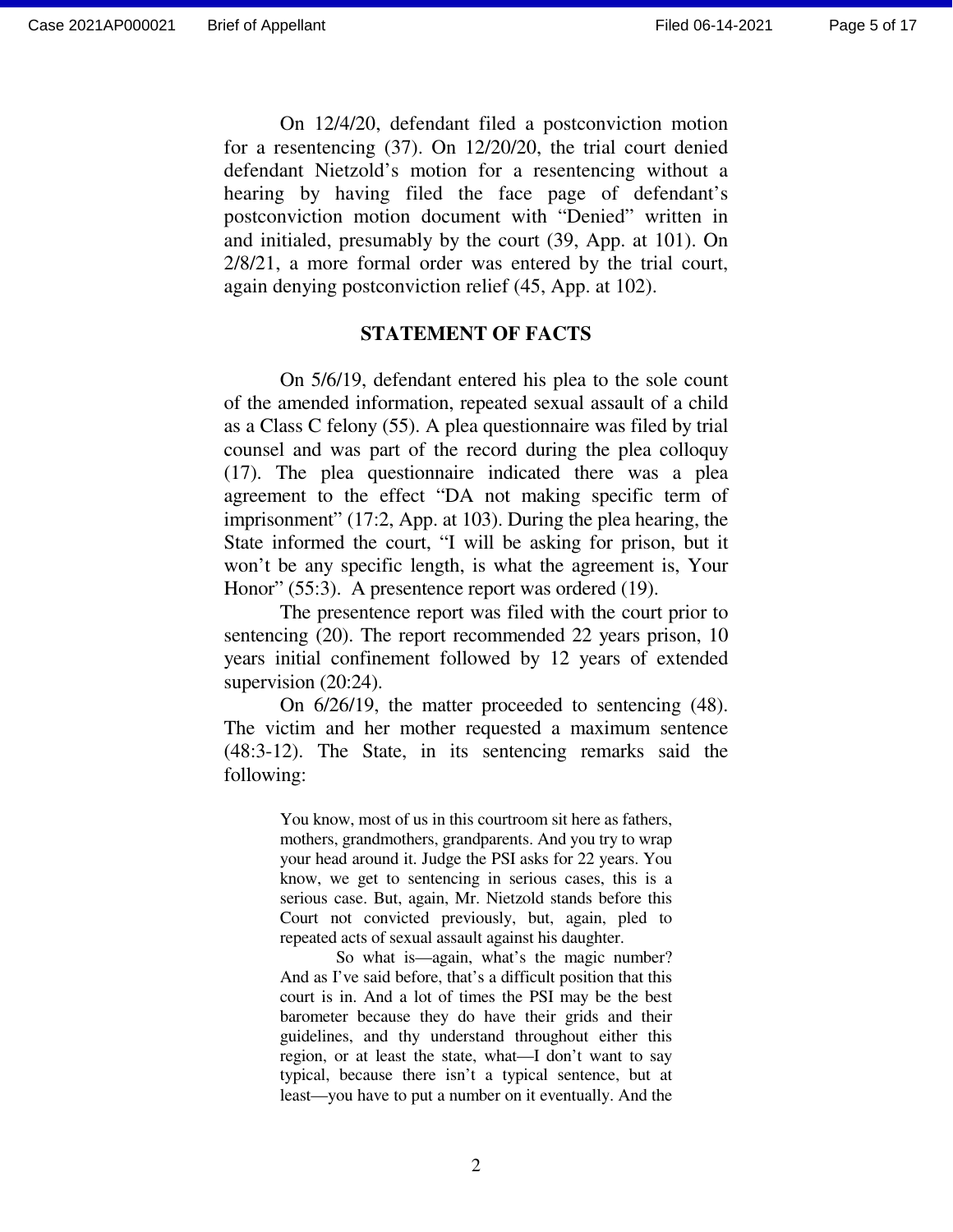number that they came up with was 22, 12 years of initial confinement and ten of extended supervision.

 Judge, I—you know, again, whether that's the right number, not the right number, [The victim] was talking about the maximum term, which would be 40 years, 25 in and 15 out. Again, I don't know what the number is. I think the number that the PSI put on is a reasonable number. I've looked at other sentences to again, when I say similar, at least the charge-wise, that that certainly is in the range in this area.

 Judge, the only thing I would ask the Court to consider would be 15 years is the maximum time of extended supervision. Maybe keep Mr. Nietzold on extended supervision for a 15-year period rather than the 10 that's being requested.

 So, I guess that's what I would ask that the Court consider, is a 27-year sentence with 12 years of initial confinement and 15 years of extended supervision. That would be a –depending upon potentially early discharge from prison at some point, that would be about 25 years out that he would be under some formal either incarceration or supervision, which I think just makes sense in regards to the heinous nature of these crimes (48:15-16).

 Only after the State had completed its remarks, did defense counsel object to the State's argument being a breach of the plea agreement (48:17). In response to defense counsel's objection, the State conceded its argument could only be for a prison sentence of unspecified length (48:17). Defense counsel did not ask for any relief based on the State's breach (48). There is no evidence in the record that defense counsel consulted with defendant about his options in the face of the State's breach of the plea agreement (48).

 Defense counsel recommended a prison sentence of two to three years initial confinement followed by a term of extended supervision left to the discretion of the trial court (48:24). After defendant's allocution, the Court took a brief recess (48:32). In pronouncing sentence, the following took place:

> The Court: It's always so hard to put a number what the sentence should be. The state recommended 12 years. We say 12 years in--.

> DA Gaskell: Judge, recall that I didn't make a recommendation.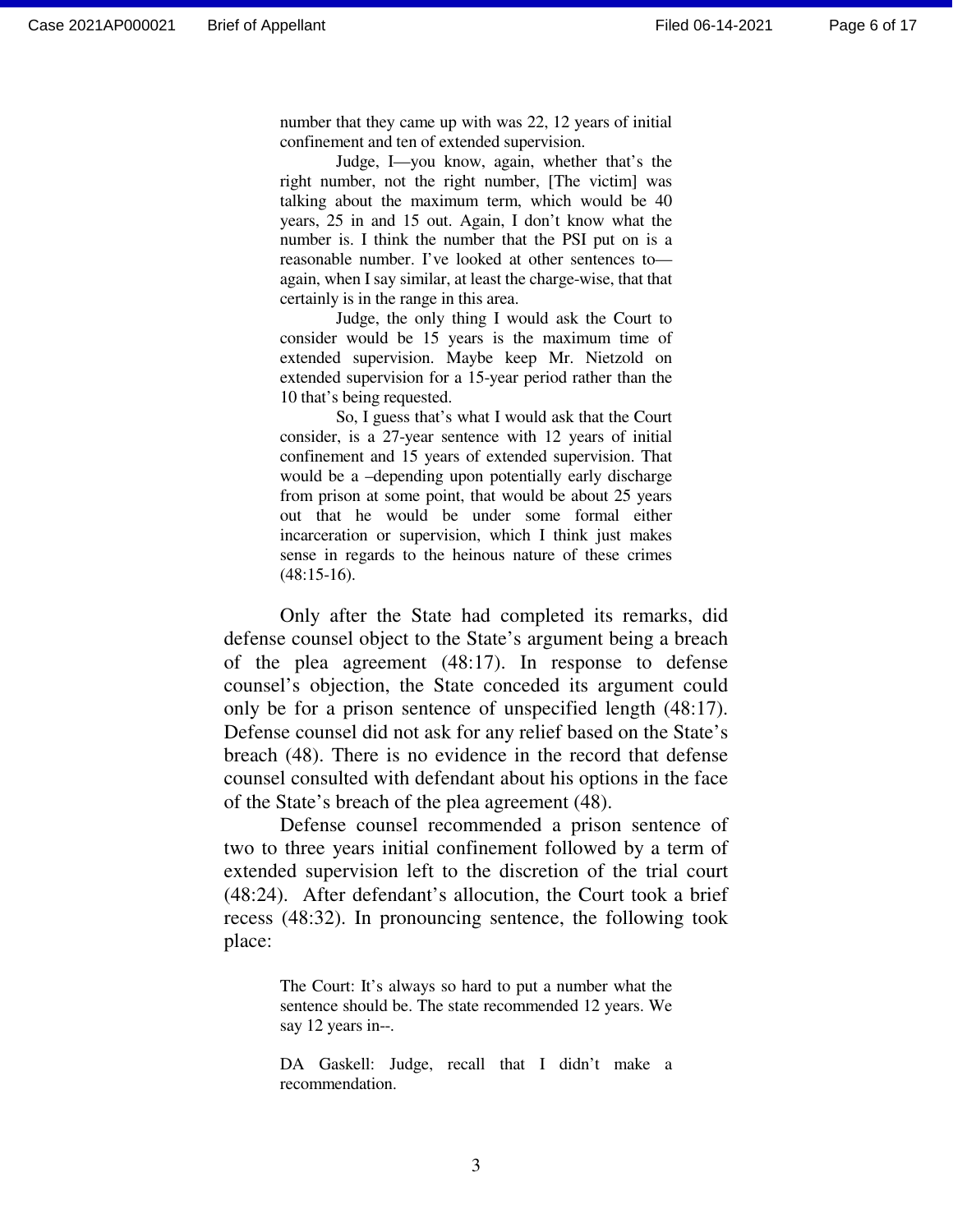The Court: The State. I meant DOC by the state, not you.

DA Gaskell: Oh, I'm sorry.

The Court: I'm sorry. I'm thinking of the DOC as the state, not Attorney Gaskell.

Mr. Gaskell: Department of Corrections.

The Court: Department of Corrections. Thank you for clarifying that. I would not want the record to state that, because I did not listen to what you wee saying, essentially were echoing what the PSI said.

Mr. Thibodeau: Well, the record does--

The Court: Other than asking for a longer extended supervision, but you didn't ask for any more--.

Mr. Gaskell: Right, but, Judge,--

The Court: --confinement—

Mr. Gaskell: The negotiation—

The Court: I understand.

Mr. Gaskell: I was not to make any recommendation.

The Court: And you withdrew your recommendation.

Mr. Gaskell: Yeah.

The Court: I get that. I'm just saying it was DOC. It was DOC that made this recommendation.

Mr. Gaskell: Right.

The Court: I get that. I'm just saying it was DOC. It was DOC that made this recommendation.

Mr. Gaskell: Right.

The Court: So I was trying to figure out what would be appropriate (48:37-38).

 The trial court imposed a sentence of 25 years, 15 years initial confinement followed by 10 years of extended supervision (48:38-39).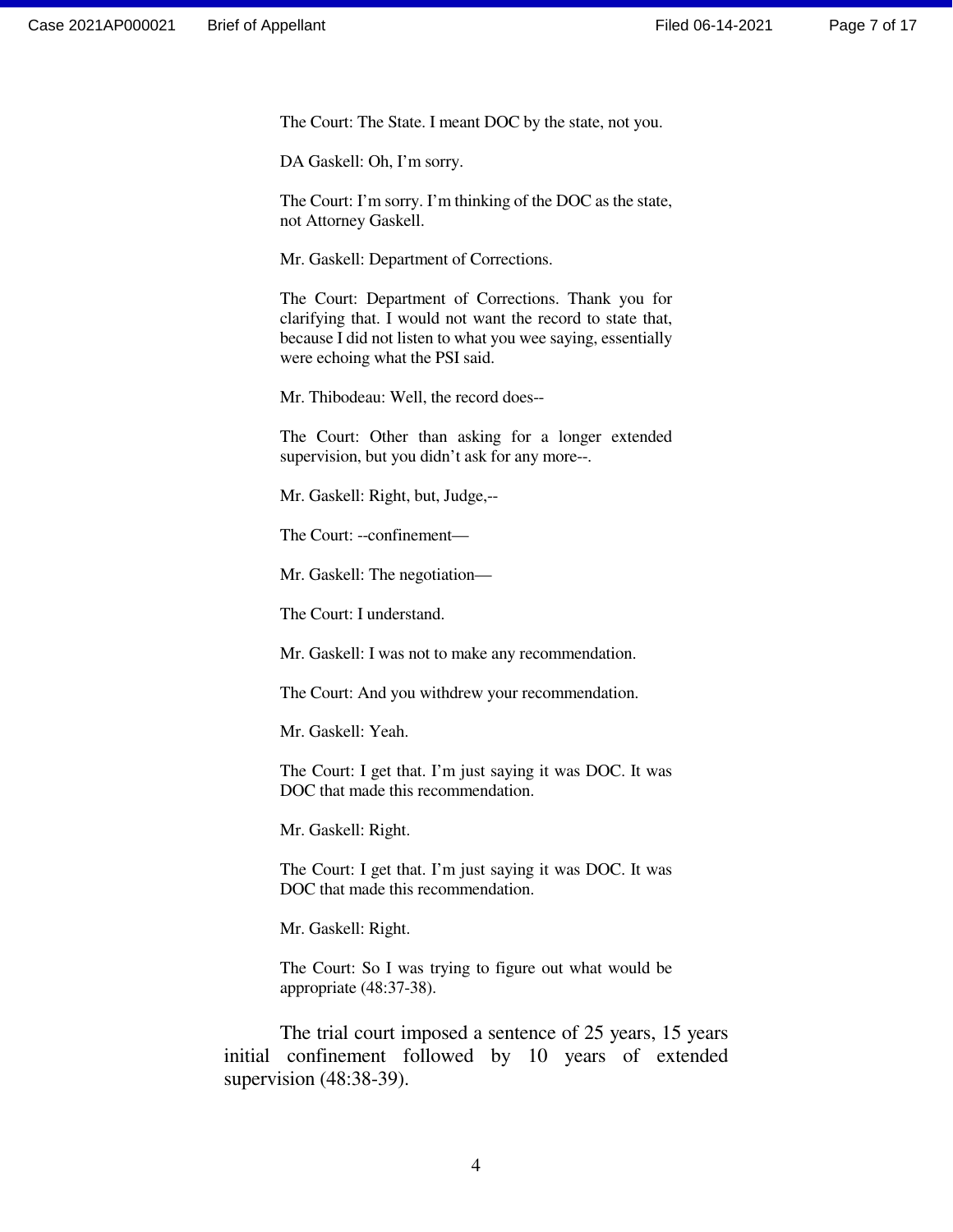Defendant Nietzold, brought a postconviction motion asking for a new sentencing based on the State's failure to honor the terms of the plea agreement (37). In the alternative, the defense asserted that if the State argued the issue was waived because it was not timely preserved, that trial counsel was ineffective (37). A postconviction motion hearing was not held. On 12/4/20 and 2/8/21, orders were entered denying the postconviction relief (39, 45, App. at 101-02).

#### **ARGUMENT**

# **J. DEFENDANT NIETZOLD MUST BE GRANTED A RESENTENCING BECAUSE THE STATE FAILED TO HONOR THE TERMS OF THE PLEA AGREMENT.**

#### Standard of review

 The standard of review is set forth in *State v. Naydihor,*  2004 WI 43, ¶10, 270 Wis.2d 585, 678 N.W.2d 220:

> A prosecutor who does not present the negotiated sentencing recommendation to the circuit court breaches the plea agreement. An actionable breach must not be merely a technical breach; it must be a material and substantial breach. When the breach is material and substantial, a plea agreement may be vacated or an accused may be entitled to resentencing. [*State v. Williams,* 2002 WI 1, ¶¶ 37-38, 249 Wis.2d 492, 637 N.W.2d 733]. Whether the State breached a plea agreement is a mixed question of fact and law. The precise terms of a plea agreement between the State and a defendant and the historical facts surrounding the State's alleged breach of that agreement are questions of fact. *Id.,* ¶2. On appeal, the circuit court's determinations as to these facts are reviewed under the clearly erroneous standard. *Id.,* ¶20. Whether the State's conduct constitutes a material and substantial breach of the plea agreement is a question of law that this court reviews de novo. *Id.* A breach is material and substantial when it "defeats the benefit for which the accused bargained." Id., ¶ 38.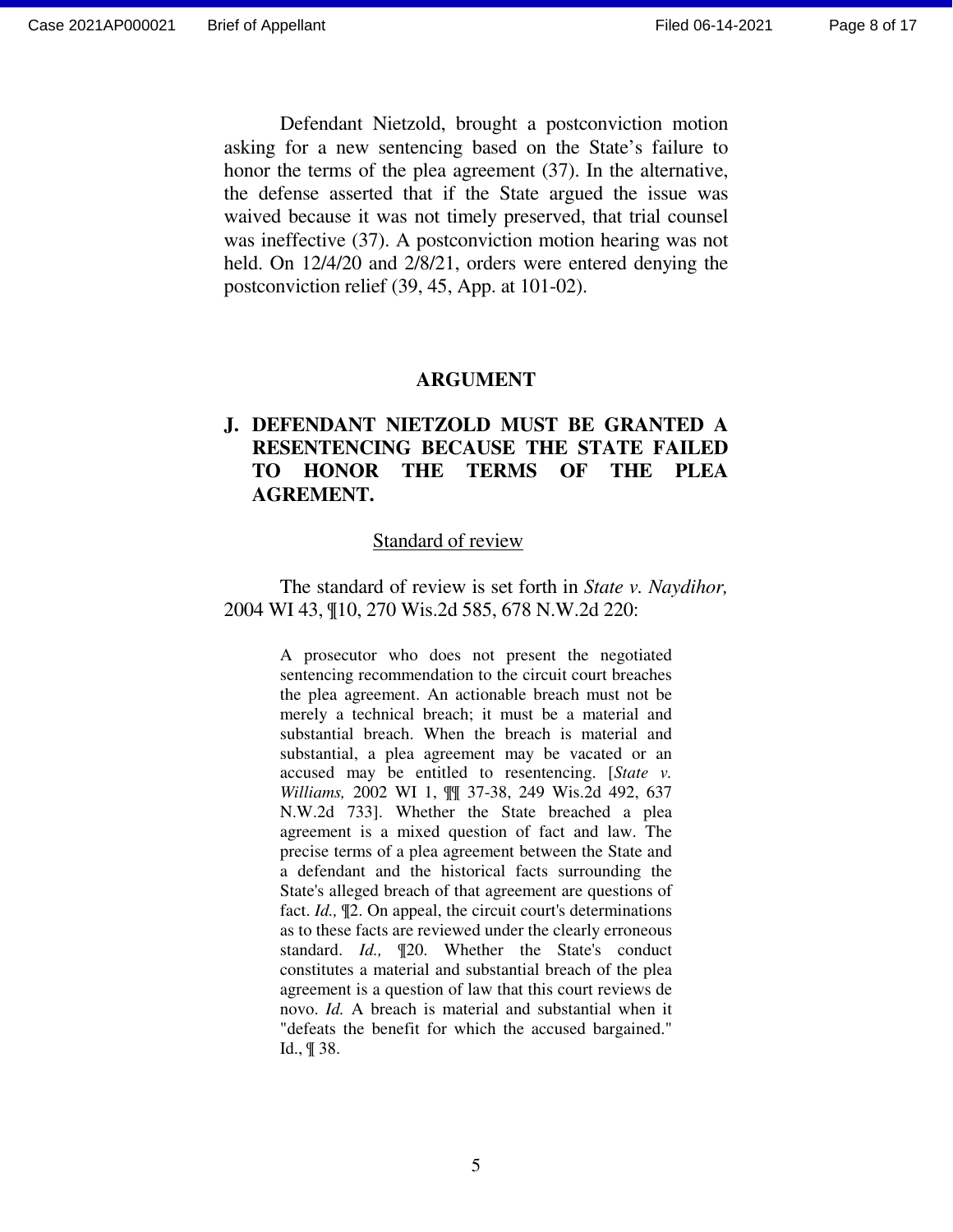#### A. Relevant law.

In *State v. Smith,* 207 Wis.2d 258, 558 N.W.2d 379 (1997), the court addressed an issue related to State's violation of a plea agreement. In *Smith,* defendant negotiated a plea agreement with the State. The State agreed to make no sentencing recommendation at sentencing. Defendant entered his pleas. At sentencing, the State argued for a lengthy prison sentence. The defense attorney did not object. In addressing the issue, the court said:

> A criminal defendant has a constitutional right to the enforcement of a negotiated plea agreement. *State v. Wills*, 187 Wis.2d 529, 536, 523 N.W.2d 569 (Ct.App.1994) aff'd, 193 Wis.2d 273, 533 N.W.2d 165 (1995)(citing *Mabry v. Johnson*, 467 U.S. 504, 104 S.Ct. 2543, 81 L.Ed.2d 437 (1984)). Due process concerns arise in the process of enforcing a plea agreement. *Wills*, 187 Wis.2d at 537, 523 N.W.2d 569 (citing Daniel Frome Kaplan, Comment, Where Promises End: Prosecutorial Adherence to Sentence Recommendation Commitments in Plea Bargains, 52 U. Chi. L.Rev. 751, 755 (1985)). "Although a defendant has no right to call upon the prosecution to perform while the agreement is wholly executory, once the defendant has given up his bargaining chip by pleading guilty, due process requires that the defendant's expectations be fulfilled." 187 Wis.2d at 537, 523 N.W.2d 569 (quoting Kaplan, 52 U. Chi. L.Rev. at 755).

> The *Wills* court concluded that a contract law analysis of a plea agreement leads to the same result as a due process analysis. 187 Wis.2d at 537, 523 N.W.2d 569. An agreement by the State to make a particular sentence recommendation may induce the defendant to waive his fundamental right to a trial. "Government sentence recommendation commitments fundamentally influence the defendant's calculus by altering the expected outcome of a sentencing proceeding." Id. (quoting Kaplan, 52 U. Chi. L.Rev. at 769). When a prosecutor does not make the negotiated sentencing recommendation, that conduct constitutes a breach of the plea agreement. *State v. Poole*, 131 Wis.2d at 364, 394 N.W.2d 909.

> In a case where the defendant sought to withdraw his guilty plea because the prosecutor may have technically breached the agreement, we said that a plea agreement may be vacated where a "material and substantial breach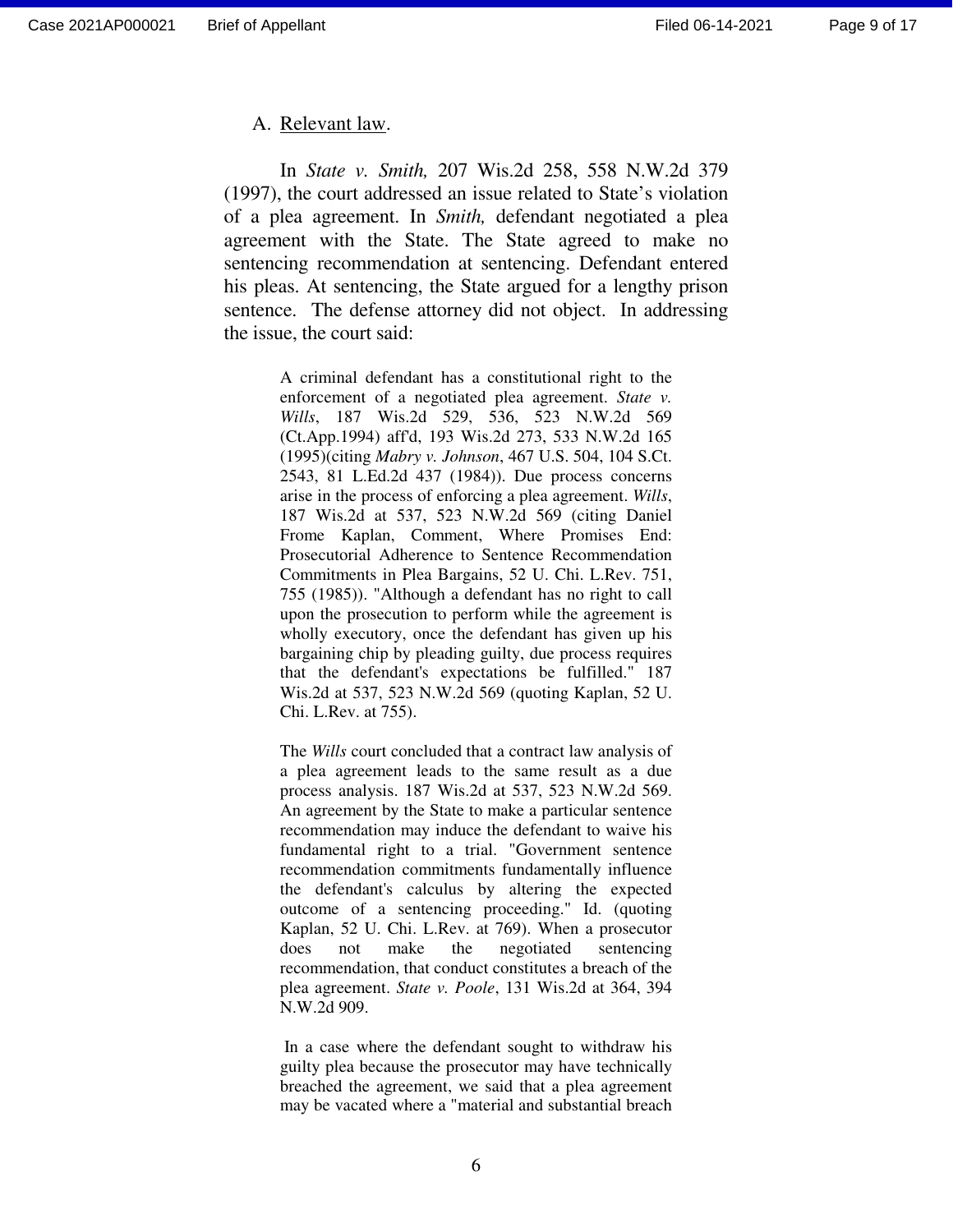of the agreement" is proven. *State v. Bangert*, 131 Wis.2d 246, 289, 389 N.W.2d 12 (1986). Such a breach must deprive the defendant of a material and substantial benefit for which he or she bargained. *Id*. at 290, 389 N.W.2d 12. Further, we said that a material and substantial breach amounts to a "manifest injustice." *Id*. at 289, 389 N.W.2d 12.

In *Smith,* the court indicated that prejudice is presumed when the prosecutor materially breaches the plea agreement and the defense attorney fails to object. *Id.* at 278-82.

In *State v. Howard,* 2001 WI App 137, 246 Wis.2d 475, 630 N.W.2d 244, the court addressed an issue related to whether a plea agreement had been breached by the State during its sentencing remarks. In the case, the parties reached an agreement whereby the State would argue for concurrent sentences on several charges, with a cap of 25 years in prison on a count of sexual assault. At sentencing, while the State argued for a total of 25 years in prison, it did so by arguing for several consecutive sentences to the count of sexual assault. The defense did not object to the State's argument.

On appeal, the court found the State had breached the plea agreement. The court remanded for a hearing on the issue of whether trial counsel was ineffective in failing to object. As to possible remedies, the court recognized specific performance of the agreement as an appropriate remedy. *Id.* at ¶32.

In *State v. Sprang,* 2004 WI App 121, 274 Wis.2d 784, 683 N.W.2d 522, the court addressed an issue where the State breached a plea agreement. In *Sprang,* the defendant pleaded to first-degree sexual assault of a child. The State agreed to recommend no more than probation with any appropriate conditions. Prior to sentencing, the presentence report and a sexual offender assessment were filed. Both recommended prison.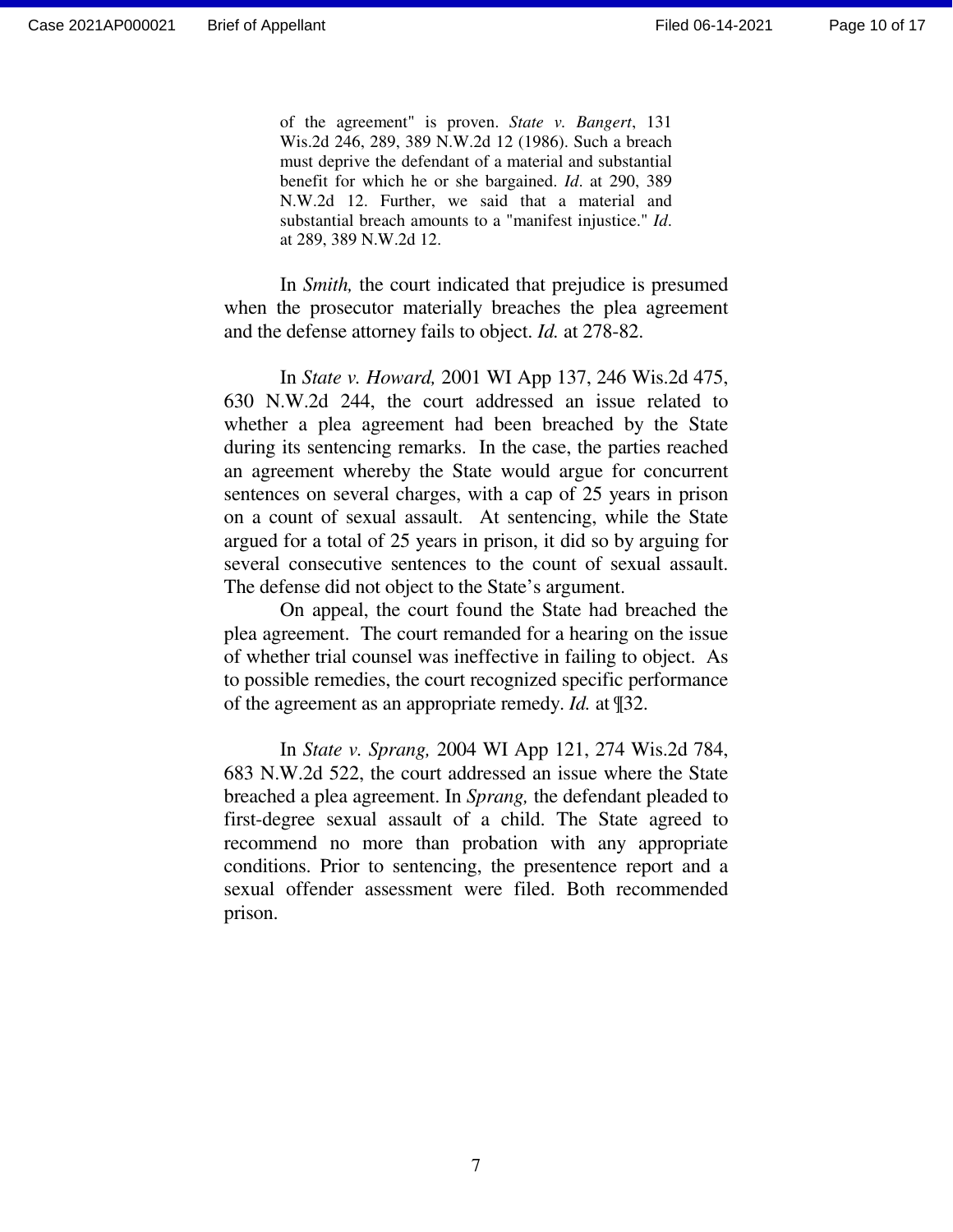At sentencing, the State proceeded to flagrantly undercut the terms of the original plea agreement:

> The prosecutor noted that Sprang had not traditionally done well with supervision and had committed "one of the most serious offenses that the State can charge in this state" which carries "the second highest penalty that a nonenhanced felony can carry." The prosecutor noted a definite need to protect the public. He then expressed his concern about appropriate treatment while noting that the sexual offender assessment and the PSI author, after conducting a "thorough presentence," made "a recommendation referring to initial confinement in the three-to five-year range." The prosecutor then explained that he had inquired of the PSI author how treatment would be run in prison and was informed that it would take six to nine months to get someone into the program and then six months to four years to complete a treatment. He indicated that he was "pass[ing] that along to the Court for whatever help it may or may not be in terms of if the Court … chooses to send [Sprang] to prison … or chooses to accept the plea agreement." *Id.* at ¶10.

 Sprang's counsel sat silently during these remarks. The defense presentation was characterized as follows:

> [H]e began his statements by observing that "what the [the prosecutor] has said, I fear if someone ever looks at a transcript, this might be considered a violation of the plea agreement. He then asked the prosecutor to summarize his recommendation one more time. The prosecutor declined to do so and the trial court directed the defense to move on, stated that the recommendation was clear. *Id.* at ¶11.

The appellate court found the State had breached the plea agreement. *Id.* at ¶24.

The court then analyzed the ineffective assistance of counsel claim. The court recognized that when trial counsel performs deficiently in failing to object to a substantial and material breach of the plea agreement, prejudice is presumed. *Id.* at ¶25. During the *Machner* hearing, trial counsel explained why he had not objected to the State's remarks. On appeal, the State argued defense counsel had strategic reasons for having not objecting to the State's argument.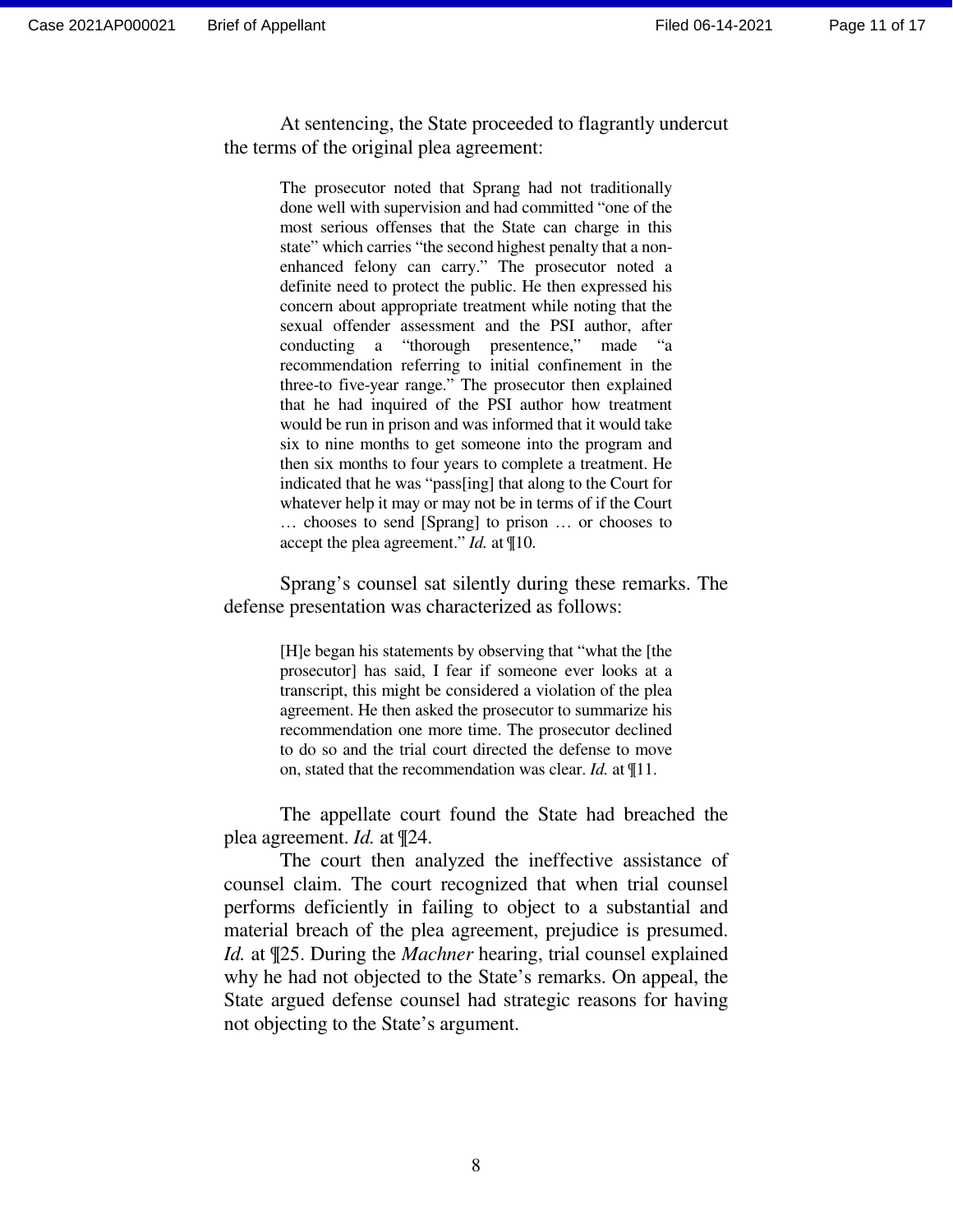In response to the State's argument, the court of appeals wrote:

> We agree with the State that defense counsel had valid strategic reasons for choosing not to object to the prosecutor's remarks. However, we have already concluded that those remarks constituted of the negotiated plea agreement. When defense counsel made the decision to forego an objection, he did not consult with Sprang regarding this new development or seek Sprang's opinion in the matter. Thus, Sprang had no input into a situation where the original plea agreement, which limited the State to arguing for conditions of probation, had morphed into one in which the State could suggest that the court impose a prison sentence without probation. As such, the plea agreement to which Sprang plead no longer existed. That defense counsel failed to consult Sprang as to the new agreement violates the holding of *State v. Woods,* 173 Wis.2d 129, 132-33, 141, 496 N.W.2d 144 (Ct.App. 1992). … [In *Woods*], we held that a guilty plea is a personal right of the defendant and that the defendant was entitled to withdraw his plea on grounds that defense counsel's failure to object had resulted in a renegotiated plea agreement to which the defendant was never a party. *Id.* at ¶¶27-28.

#### B. The State materially breached the plea agreement.

In this case, the State clearly breached the plea agreement. When defendant Nietzold entered his plea, the plea agreement was that the State would not make a specific prison recommendation. That is reflected in the plea questionnaire, where the agreement was summarized as, "DA not making a specific term of imprisonment" (32, App. at 103). During the plea hearing, the State confirmed this was the plea agreement (55:3). However, during sentencing, the State asked the court to impose a specific prison sentence of 27 years in prison, 12 years of initial confinement followed by 15 years of extended supervision (48:15-16). The State presented the court with a lengthy analysis as to how it arrived at its recommendation, including a reference to the PSI recommendation (48:15-16).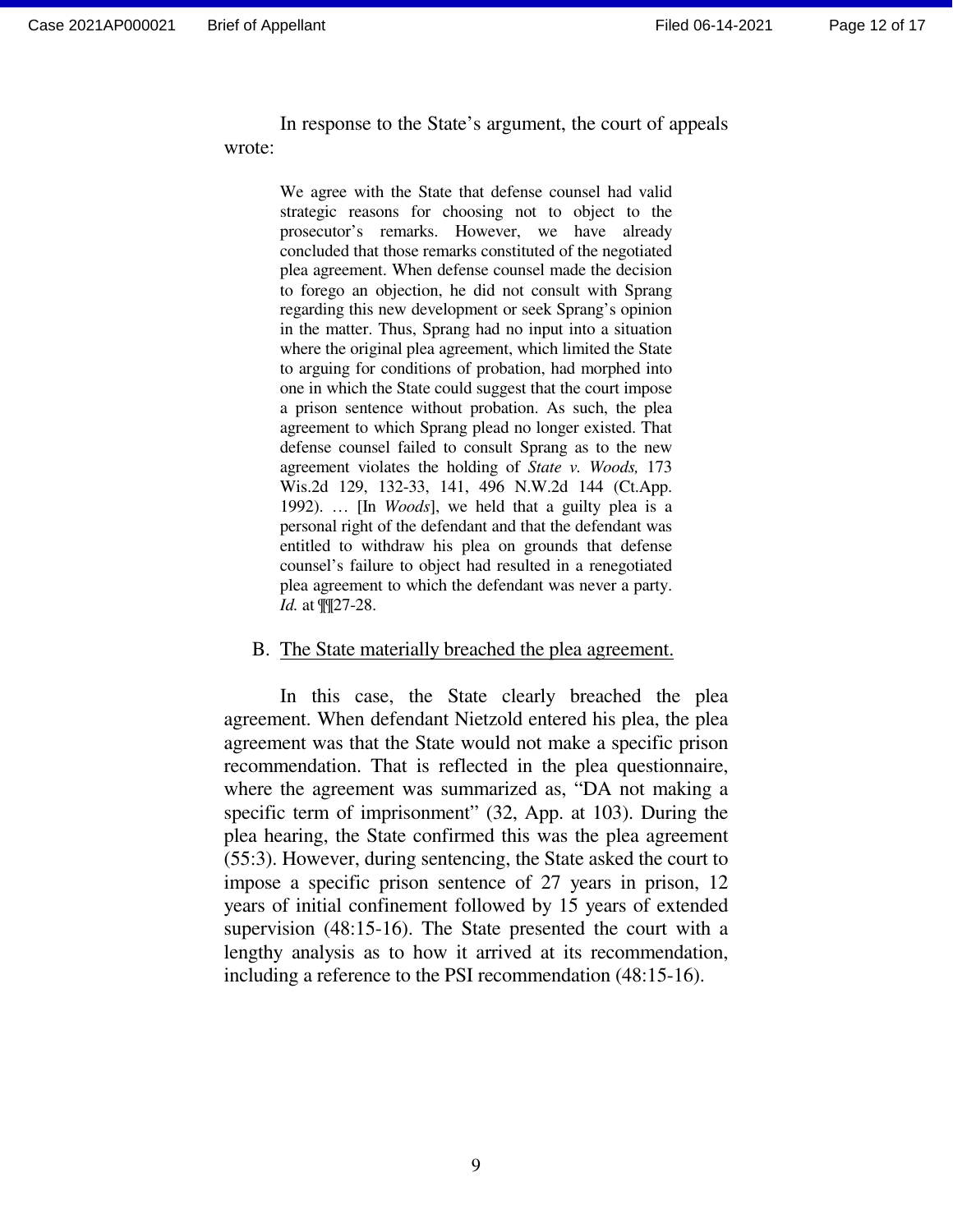It goes without saying, defendant Nietzold did not reach a plea agreement with the State whereby the State would agree not to recommend a specific prison sentence, but during sentencing, would make a recommendation for a specific term of prison, but would later withdraw that specific recommendation when the defense objected. Who would make this kind of plea deal? Defendant Nietzold received no benefit from his plea agreement.

Any suggestion this was not a breach of the plea agreement is absurd. No prosecutor, no judge, no other court official would find what happened in this case acceptable if it happened to their beloved father, son or brother during a sentencing hearing. Defendant Robert Nietzold doesn't have to either.

Defendant has no reason to believe the State acted maliciously in making its recommendation in contravention of the plea agreement. Defendant has no duty to prove the State acted intentionally in breaching the plea agreement. The stark reality is the Court could not ignore the State's argument when it imposed sentence. While the State later tried to remedy the error, it was too little, too late. One cannot unring a bell. The prosecutor's later statement to the Court that it could not make a specific prison recommendation cured nothing. The damage was done when the State's argument was made. Regardless of trial counsel's inactions, the State breached the plea agreement. Resentencing before another judge is the proper remedy.

#### C. Trial counsel's performance was deficient.

If the State attempts to make the untenable argument that the plea agreement was not breached or that trial counsel waived the breach, defendant asserts in the alternative that trial counsel was ineffective.

The State's specific recommendation for prison was not a momentary reference. The State's detailed remark as to why its specific prison recommendation of 12 years initial confinement and 15 years of extended supervision was appropriate spans two pages of the transcript (48:15-16). As in *Sprang,* trial counsel said *nothing* while this blatant violation of the plea agreement was occurring.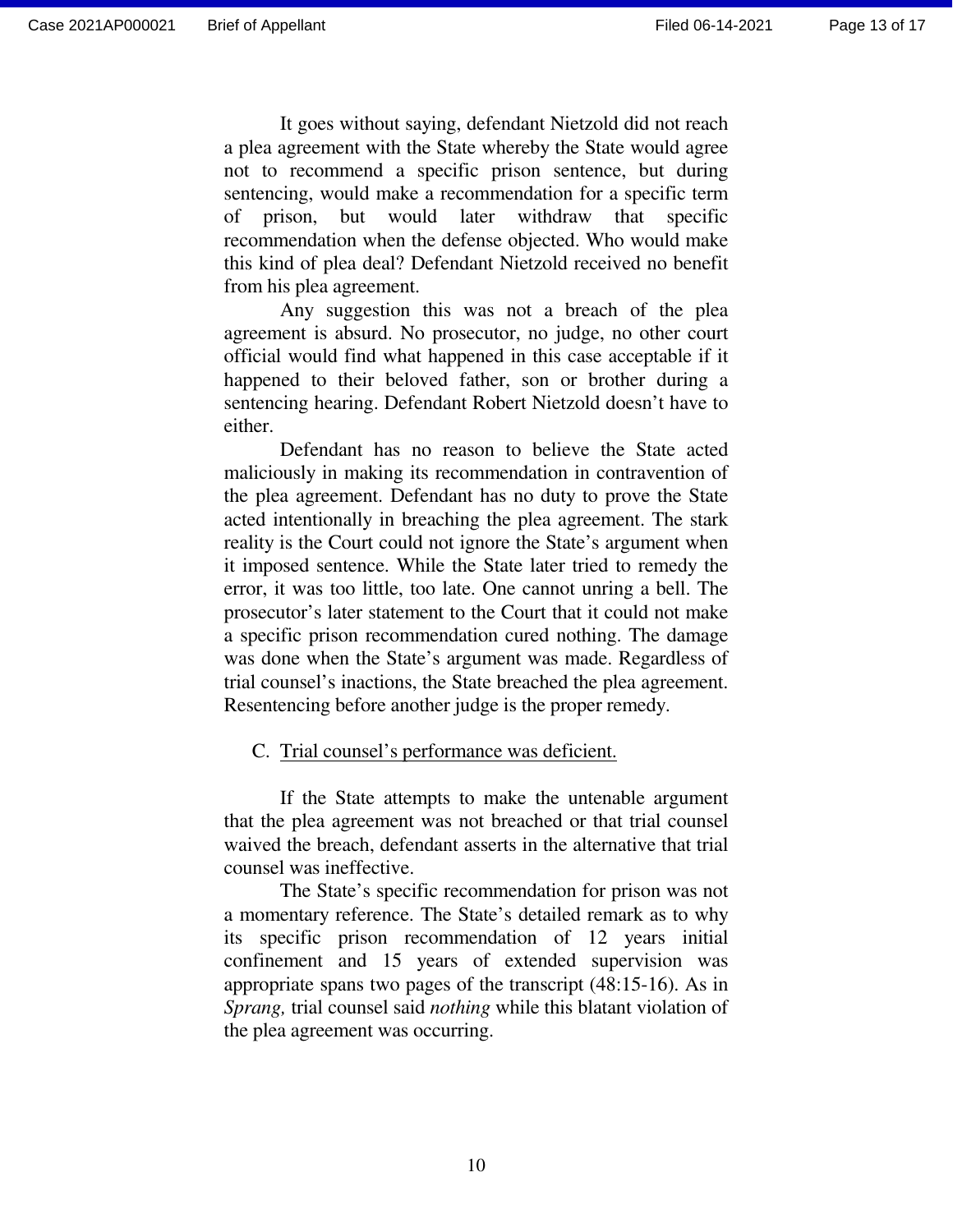Like in *Sprang,* defense counsel raised an issue only when it was his turn to speak. He told the Court the State breached the plea agreement (48:15-16). However, counsel did nothing beyond that. He did ask to conclude the proceedings and to set the matter for sentencing before another judge. He did not ask for any other remedy. There is no evidence in record that he consulted with defendant about his options in the face of the blatant breach of the plea agreement by the State. In effect, he allowed the plea agreement to be rewritten to one with the useless terms of:

> DA not making specific term of imprisonment except that State will argue for a specific terms but will later tell the Court it could not make a specific recommendation.

 This rewriting of the plea agreement was done without defendant Nietzold's input, in violation of the law from *Woods,*  cited above. If the State's actions were not an outright, actionable breach of the plea agreement, then trial counsel's actions after the violation of the plea agreement were deficient.

D. Defendant was prejudiced by trial counsel's deficient performance.

If the State in fact breached the plea agreement, under the law from *Smith* and *Sprang,* cited above, prejudice is presumed.

E. If the State argues trial counsel's inactions waived this issue, trial counsel was ineffective and the case should be remanded for a Machner hearing.

If this Court finds there is an insufficient basis to conclude the plea agreement was breached, then, consistent with the law from *State v. Liukonen,* 2004 WI App 157, ¶19, 276 Wis.2d 64, 686 N.W.2d 689, this matter should be remanded to the trial for a *Machner* hearing to determine whether trial counsel may have had a strategic reason for having not objected more promptly to the State's argument and for having failed to consult with defendant Nietzold about his options in the face of the State's improper sentencing argument.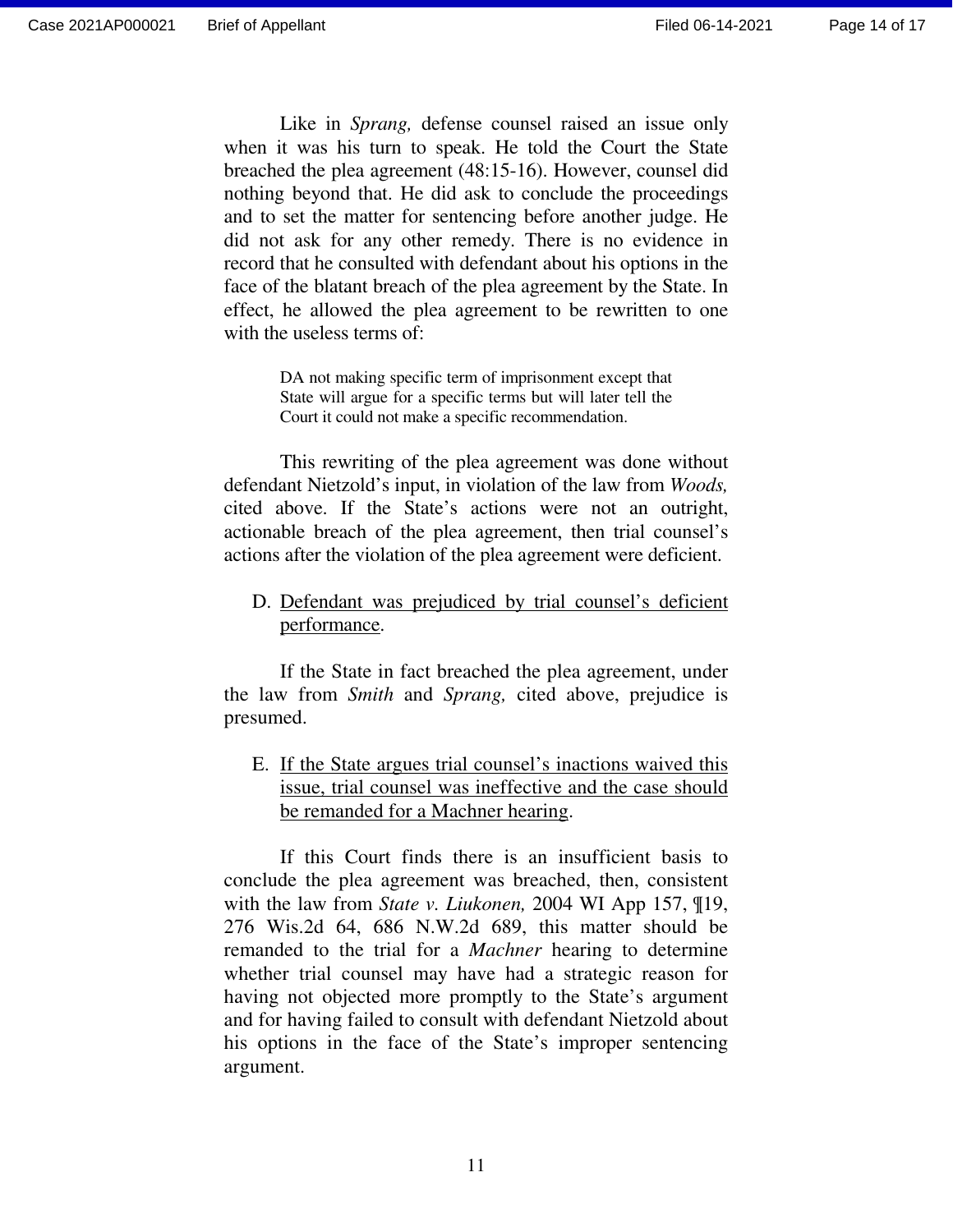#### **CONCLUSION**

For the reasons set forth above, defendant should be granted a resentencing before another judge. In the alternative, this matter should be remanded to the trial court for a *Machner* hearing whereby the trial court will be required to hold a hearing and to make findings of fact on relevant issues.

Dated: June 12, 2021

Philip J. Brehm Attorney for Defendant

\_\_\_\_\_\_\_\_\_\_\_\_\_\_\_\_\_\_\_\_\_\_

23 West Milwaukee, #200 Janesville, WI 53548 608/756-4994 Bar No. 1001823 Email: philbreh@yahoo.com

### **CERTIFICATION AS TO FORM AND LENGTH**

I certify that this brief meets the form and length requirements of Rule 809.19(8)(b) and (c) in that it is: proportional serif font, minimum printing resolution of 200 dots per inch, 13 point body text, 11 point for quotes and footnotes, leading of minimum 2 points and maximum of 60 characters per line of body text. The length of this brief is 3641 words.

Dated: June 12, 2021

Philip J. Brehm

\_\_\_\_\_\_\_\_\_\_\_\_\_\_\_\_\_\_\_\_\_\_

## **APPENDIX CERTIFICATION**

I certify that filed with this brief, as part of this brief, an appendix complying with s. 809.19(2)(a) and that contains: (1) a table of contents; (2) relevant trial court entries; (3) the findings or opinions of the trial court; and (4) portions of the record essential to an understanding of the issues raised, including oral or written rulings or decisions showing the trial court's reasoning related to those issues.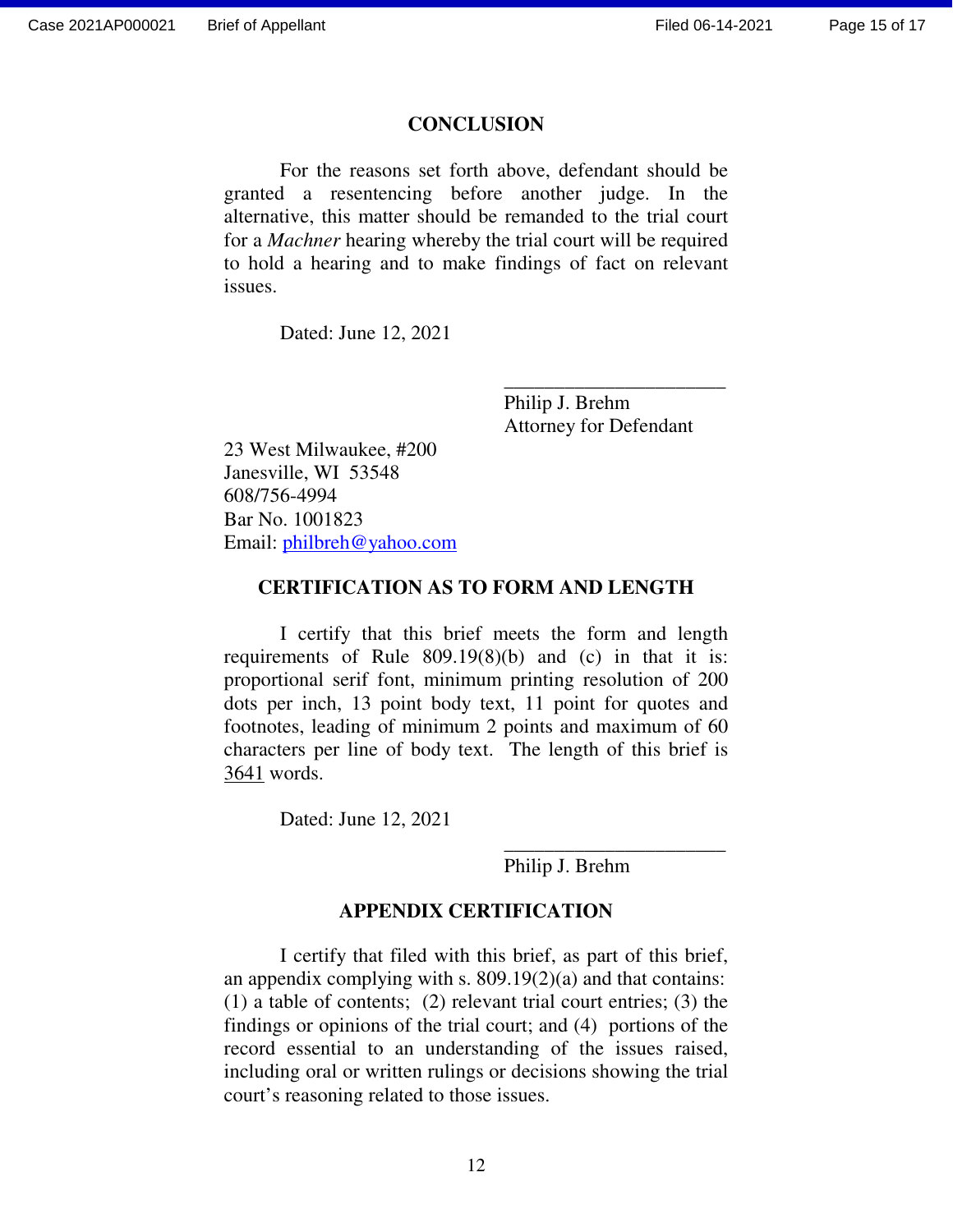I further certify if the record is required by law to be confidential, the portions of the record included in the appendix are reproduced using first and last initials instead of full names of persons, specifically including juveniles and parents of juveniles, with a notation that the portions of the record have been so reproduced to preserve confidentiality and with appropriate references to the record.

Dated: June 12, 2021

Philip J. Brehm

## **CERTIFICATE OF COMPLIANCE WITH RULE 809.19(12)**

\_\_\_\_\_\_\_\_\_\_\_\_\_\_\_\_\_\_\_\_\_

I certify that I have submitted an electronic copy of this brief, excluding the appendix, if any, which complies with the requirements of Rule 809.19(12). I further certify that: This electronic brief is identical in content and format to the printed form of the brief filed on or after this date and that a copy of this certificate has been served with the paper copies of this brief filed with the court and served on all opposing parties.

 $\frac{1}{2}$  ,  $\frac{1}{2}$  ,  $\frac{1}{2}$  ,  $\frac{1}{2}$  ,  $\frac{1}{2}$  ,  $\frac{1}{2}$  ,  $\frac{1}{2}$  ,  $\frac{1}{2}$  ,  $\frac{1}{2}$  ,  $\frac{1}{2}$  ,  $\frac{1}{2}$  ,  $\frac{1}{2}$  ,  $\frac{1}{2}$  ,  $\frac{1}{2}$  ,  $\frac{1}{2}$  ,  $\frac{1}{2}$  ,  $\frac{1}{2}$  ,  $\frac{1}{2}$  ,  $\frac{1$ 

Dated: June 12, 2021

Philip J. Brehm